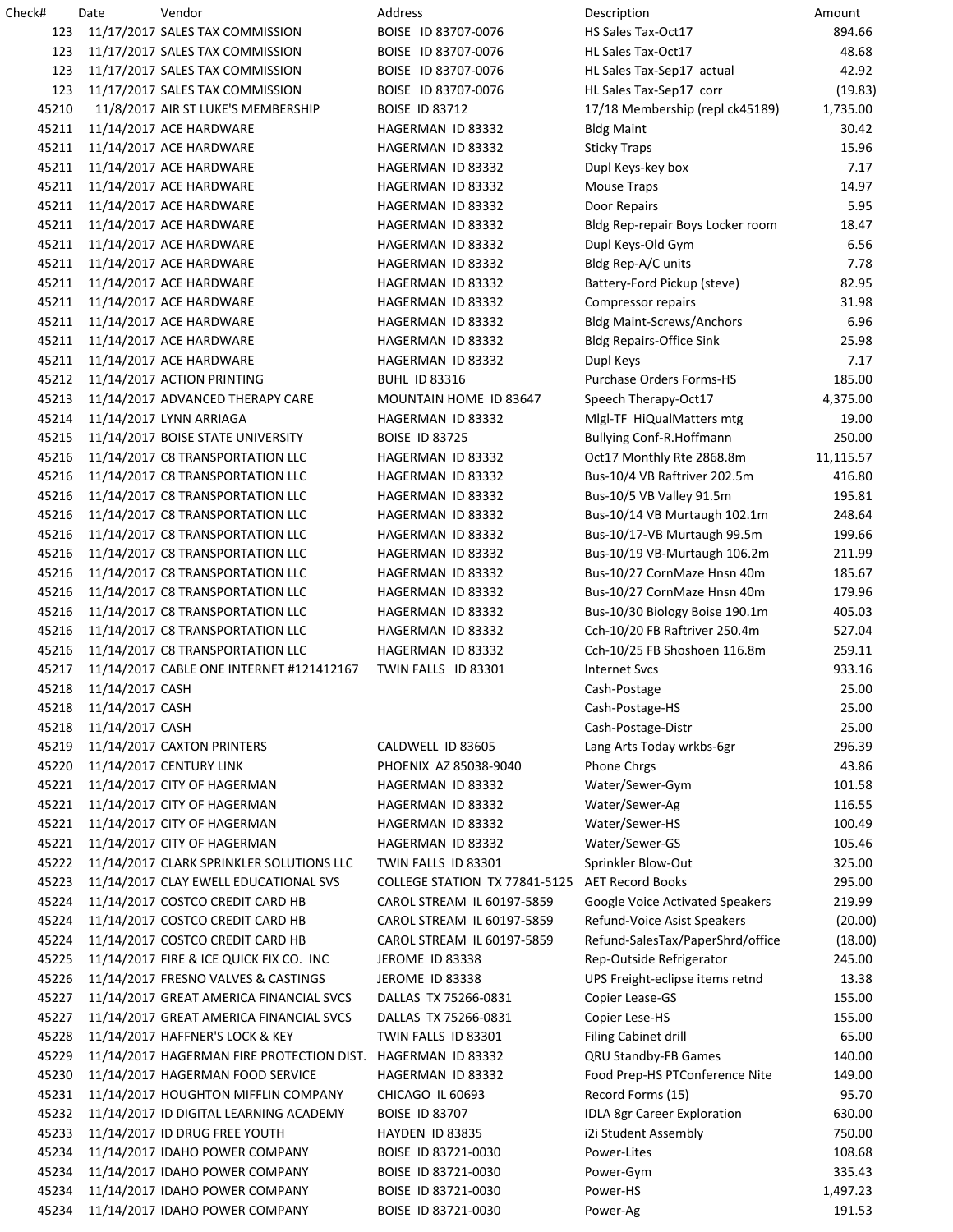| 45234 | 11/14/2017 IDAHO POWER COMPANY          | BOISE ID 83721-0030      | Power-GS                           | 1,738.14 |
|-------|-----------------------------------------|--------------------------|------------------------------------|----------|
| 45234 | 11/14/2017 IDAHO POWER COMPANY          | BOISE ID 83721-0030      | Power-Pumps                        | (136.75  |
| 45235 | 11/14/2017 IT - INTEGRATED TECHNOLOGIES | TWIN FALLS ID 83303-1843 | Copier Maint-GS (2 mos)            | 832.40   |
| 45235 | 11/14/2017 IT - INTEGRATED TECHNOLOGIES | TWIN FALLS ID 83303-1843 | HS Copier-Stapler cartridge        | 98.00    |
| 45235 | 11/14/2017 IT - INTEGRATED TECHNOLOGIES | TWIN FALLS ID 83303-1843 | <b>Copier Maint-Distr</b>          | 19.67    |
| 45235 | 11/14/2017 IT - INTEGRATED TECHNOLOGIES | TWIN FALLS ID 83303-1843 | <b>Copier Maint-HS</b>             | 348.38   |
| 45236 | 11/14/2017 MARK KRESS                   | HAGERMAN ID 83332        | Mlg-District VB-Murtagh            | 42.18    |
| 45236 | 11/14/2017 MARK KRESS                   | HAGERMAN ID 83332        | Supt BSU classes-TII               | 2,520.00 |
| 45236 | 11/14/2017 MARK KRESS                   | HAGERMAN ID 83332        | Mlg-TF Equip                       | 30.40    |
| 45236 | 11/14/2017 MARK KRESS                   | HAGERMAN ID 83332        | Mlg-3 supt. mtgs in TF             | 91.20    |
| 45237 | 11/14/2017 MOUNTAIN ALARM INC           | OGDEN UT 84412-2487      | Alarm System-HS                    | 81.00    |
| 45238 | 11/14/2017 NORCO INC.                   | TWIN FALLS ID 83301      | Venture Filter Lens Safety Glasses | 9.48     |
| 45238 | 11/14/2017 NORCO INC.                   | TWIN FALLS ID 83301      | 4-row Scratch Brush                | 28.91    |
| 45238 | 11/14/2017 NORCO INC.                   | TWIN FALLS ID 83301      | 8" Wire Wheel                      | 84.48    |
| 45238 | 11/14/2017 NORCO INC.                   | TWIN FALLS ID 83301      | <b>Blue/Gray Welding Gloves</b>    | 63.84    |
| 45238 | 11/14/2017 NORCO INC.                   | TWIN FALLS ID 83301      |                                    |          |
|       |                                         |                          | Wypo Standard Tip Cleaner          | 11.50    |
| 45238 | 11/14/2017 NORCO INC.                   | TWIN FALLS ID 83301      | Huntsman Wide Vision HElmet        | 97.77    |
| 45238 | 11/14/2017 NORCO INC.                   | TWIN FALLS ID 83301      | Venture Clear Lens                 | 27.60    |
| 45238 | 11/14/2017 NORCO INC.                   | TWIN FALLS ID 83301      | Venture Filter Lens Safety Glasses | 18.96    |
| 45238 | 11/14/2017 NORCO INC.                   | TWIN FALLS ID 83301      | <b>Blue/Gray welding Gloves</b>    | 45.60    |
| 45238 | 11/14/2017 NORCO INC.                   | TWIN FALLS ID 83301      | <b>Venture Clear Lens</b>          | 27.60    |
| 45238 | 11/14/2017 NORCO INC.                   | TWIN FALLS ID 83301      | Curved Handle Scratch Brush        | 18.79    |
| 45238 | 11/14/2017 NORCO INC.                   | TWIN FALLS ID 83301      | Petersen Curved Jaw Pliers         | 18.83    |
| 45238 | 11/14/2017 NORCO INC.                   | TWIN FALLS ID 83301      | 4" Wilton Shop Vise                | 126.94   |
| 45238 | 11/14/2017 NORCO INC.                   | TWIN FALLS ID 83301      | Petersen Curved Jaw Pliers         | 56.50    |
| 45239 | 11/14/2017 OFFICE DEPOT                 | CHICAGO IL 60680-1040    | Copy Paper-Orange                  | 7.83     |
| 45239 | 11/14/2017 OFFICE DEPOT                 | CHICAGO IL 60680-1040    | <b>File Folders</b>                | 5.46     |
| 45239 | 11/14/2017 OFFICE DEPOT                 | CHICAGO IL 60680-1040    | <b>File Folders</b>                | 5.46     |
| 45239 | 11/14/2017 OFFICE DEPOT                 | CHICAGO IL 60680-1040    | Receipt Books                      | 17.05    |
| 45239 | 11/14/2017 OFFICE DEPOT                 | CHICAGO IL 60680-1040    | Security #10 Envelopes             | 13.92    |
| 45239 | 11/14/2017 OFFICE DEPOT                 | CHICAGO IL 60680-1040    | Security #10 Envelopes             | 6.96     |
| 45239 | 11/14/2017 OFFICE DEPOT                 | CHICAGO IL 60680-1040    | Less Promo Discount                | (46.93)  |
| 45239 | 11/14/2017 OFFICE DEPOT                 | CHICAGO IL 60680-1040    | Receipt Books-Elem Sch             | 16.85    |
| 45240 | 11/14/2017 OFFICE VALUE                 | MERIDIAN ID 83642        | 10 Calculator-D.Knapp              | 45.90    |
| 45240 | 11/14/2017 OFFICE VALUE                 | MERIDIAN ID 83642        | White Cardstock-HS                 | 32.37    |
| 45240 | 11/14/2017 OFFICE VALUE                 | MERIDIAN ID 83642        | Paper Punch-D.Knapp                | 50.45    |
|       | 45240 11/14/2017 OFFICE VALUE           | MERIDIAN ID 83642        | 2 cases Tissue-HS                  | 71.98    |
| 45241 | 11/14/2017 ORIENTAL TRADING CO          | DES MOINES IA 50306      | Classroom Supplies-Kast            | 165.38   |
| 45241 | 11/14/2017 ORIENTAL TRADING CO          | DES MOINES IA 50306      | Classroom Supplies-Kast            | 146.38   |
| 45242 | 11/14/2017 VICTORIA OWSLEY              | HAGERMAN ID 83332        | Prntr Ctdgs reimb/Target Owsley    | 120.97   |
| 45243 | 11/14/2017 PAPA KELSEYS                 | WENDELL ID 83355         | Pizza-GS PTConference              | 74.23    |
| 45244 | 11/14/2017 PRO ACTIVE ADVANTAGE LLC     | <b>GOODING ID 83330</b>  | Risk Assessment (Psych)            | 225.00   |
| 45244 | 11/14/2017 PRO ACTIVE ADVANTAGE LLC     | <b>GOODING ID 83330</b>  | <b>Behavior Svcs</b>               | 1,756.00 |
| 45244 | 11/14/2017 PRO ACTIVE ADVANTAGE LLC     | <b>GOODING ID 83330</b>  | <b>Behavior Svcs</b>               | 2,074.75 |
| 45244 | 11/14/2017 PRO ACTIVE ADVANTAGE LLC     | <b>GOODING ID 83330</b>  | <b>Behavior Svcs</b>               | 1,994.50 |
| 45244 | 11/14/2017 PRO ACTIVE ADVANTAGE LLC     | <b>GOODING ID 83330</b>  | <b>Behavior Svcs</b>               | 1,398.00 |
| 45244 | 11/14/2017 PRO ACTIVE ADVANTAGE LLC     | GOODING ID 83330         | <b>Behavior Svcs</b>               | 2,609.25 |
| 45244 | 11/14/2017 PRO ACTIVE ADVANTAGE LLC     | <b>GOODING ID 83330</b>  | <b>Behavior Svcs</b>               | 2,010.75 |
| 45245 | 11/14/2017 QUALITY DOOR & MILLWORK      | <b>BOISE ID 83719</b>    | Inside Door w/Handle-Mills/office  | 287.50   |
| 45245 |                                         | <b>BOISE ID 83719</b>    |                                    | 287.50   |
|       | 11/14/2017 QUALITY DOOR & MILLWORK      |                          | Inside Door w/Handle-Reed/office c |          |
| 45245 | 11/14/2017 QUALITY DOOR & MILLWORK      | <b>BOISE ID 83719</b>    | Inside Wndw Door w/Handle-Karen/of | 475.90   |
| 45245 | 11/14/2017 QUALITY DOOR & MILLWORK      | <b>BOISE ID 83719</b>    | Hallway Fire Door w/handle/office  | 990.45   |
| 45246 | 11/14/2017 QUEST CPAs PLLC.             | PAYETTE ID 83661         | 2016/17 Audit Fees                 | 5,600.00 |
| 45247 | 11/14/2017 RED LION DOWNTOWNER          | <b>BOISE ID 83702</b>    | Fed Director Mtg-Ray Hoffmann      | 91.00    |
| 45247 | 11/14/2017 RED LION DOWNTOWNER          | <b>BOISE ID 83702</b>    | Fed Director Mtg-Lynn Arriaga      | 91.00    |
| 45248 | 11/14/2017 BETTE M REED                 | WENDELL ID 83355         | IASBO mtg TF                       | 30.40    |
| 45249 | 11/14/2017 REGION IV SUPT ASSOCIATION   | WENDELL ID 83355         | Region IV Supt Assn Dues 17/18     | 150.00   |
| 45250 | 11/14/2017 SAFEGUARD BUSINESS SYSTEMS   | <b>BOISE ID 83707</b>    | <b>Direct Deposit Advices</b>      | 265.70   |
| 45251 | 11/14/2017 SALES TAX COMMISSION         | BOISE ID 83707-0076      | HL Sales Tax-Oct17                 | 48.68    |
| 45252 | 11/14/2017 TACOMA SCREW PRODUCTS INC.   | SEATTLE WA 98124-5165    | 3-25' Tape Measures                | 22.93    |
| 45252 | 11/14/2017 TACOMA SCREW PRODUCTS INC.   | SEATTLE WA 98124-5165    | 3-18" Floor Sweeps                 | 37.09    |
| 45252 | 11/14/2017 TACOMA SCREW PRODUCTS INC.   | SEATTLE WA 98124-5165    | 1-Floor Jack 2.5ton                | 193.04   |
| 45252 | 11/14/2017 TACOMA SCREW PRODUCTS INC.   | SEATTLE WA 98124-5165    | 3-36" Floor Sweeps                 | 104.90   |
|       |                                         |                          |                                    |          |

| ower-GS                            | 1,738.14             |
|------------------------------------|----------------------|
| ower-Pumps                         | (136.75)             |
| Copier Maint-GS (2 mos)            | 832.40               |
| IS Copier-Stapler cartridge        | 98.00                |
| Copier Maint-Distr                 | 19.67                |
| Copier Maint-HS                    | 348.38               |
| Alg-District VB-Murtagh            | 42.18                |
| upt BSU classes-TII                | 2,520.00             |
| Alg-TF Equip                       | 30.40                |
| √llg-3 supt. mtgs in TF            | 91.20                |
| <b>Narm System-HS</b>              | 81.00                |
| /enture Filter Lens Safety Glasses | 9.48                 |
| I-row Scratch Brush                | 28.91                |
| " Wire Wheel                       | 84.48                |
| <b>Blue/Gray Welding Gloves</b>    | 63.84                |
| <b>Nypo Standard Tip Cleaner</b>   | 11.50                |
| Iuntsman Wide Vision HElmet        | 97.77                |
| enture Clear Lens                  | 27.60                |
| /enture Filter Lens Safety Glasses | 18.96                |
| <b>Blue/Gray welding Gloves</b>    | 45.60                |
| /enture Clear Lens                 | 27.60                |
| Curved Handle Scratch Brush        | 18.79                |
| etersen Curved Jaw Pliers          | 18.83                |
| " Wilton Shop Vise                 | 126.94               |
| etersen Curved Jaw Pliers          | 56.50                |
| Copy Paper-Orange                  | 7.83                 |
| ille Folders <sup>:</sup>          | 5.46                 |
| Ile Folders                        | 5.46                 |
| Receipt Books                      | 17.05                |
| ecurity #10 Envelopes              | 13.92                |
| ecurity #10 Envelopes              | 6.96                 |
| ess Promo Discount                 | (46.93)              |
| Receipt Books-Elem Sch             | 16.85                |
| 0 Calculator-D.Knapp               | 45.90                |
| <b>Nhite Cardstock-HS</b>          | 32.37                |
| Paper Punch-D.Knapp                | 50.45                |
| cases Tissue-HS                    | 71.98                |
| Classroom Supplies-Kast            | 165.38               |
| Classroom Supplies-Kast            | 146.38               |
| Prntr Ctdgs reimb/Target Owsley    | 120.97               |
| Pizza-GS PTConference              | 74.23                |
| Risk Assessment (Psych)            | 225.00               |
| Behavior Svcs                      | 1,756.00             |
| Behavior Svcs                      | 2,074.75             |
| Behavior Svcs<br>Behavior Svcs     | 1,994.50             |
|                                    | 1,398.00             |
| Behavior Svcs<br>Behavior Svcs     | 2,609.25<br>2,010.75 |
| nside Door w/Handle-Mills/office   | 287.50               |
| nside Door w/Handle-Reed/office c  | 287.50               |
| nside Wndw Door w/Handle-Karen/of  | 475.90               |
| Hallway Fire Door w/handle/office  | 990.45               |
| 2016/17 Audit Fees                 | 5,600.00             |
| ed Director Mtg-Ray Hoffmann       | 91.00                |
| ed Director Mtg-Lynn Arriaga       | 91.00                |
| ASBO mtg TF                        | 30.40                |
| Region IV Supt Assn Dues 17/18     | 150.00               |
| Direct Deposit Advices             | 265.70               |
| IL Sales Tax-Oct17                 | 48.68                |
| 3-25' Tape Measures                | 22.93                |
| 8-18" Floor Sweeps                 | 37.09                |
| -Floor Jack 2.5ton                 | 193.04               |
| 3-36" Floor Sweeps                 | 104.90               |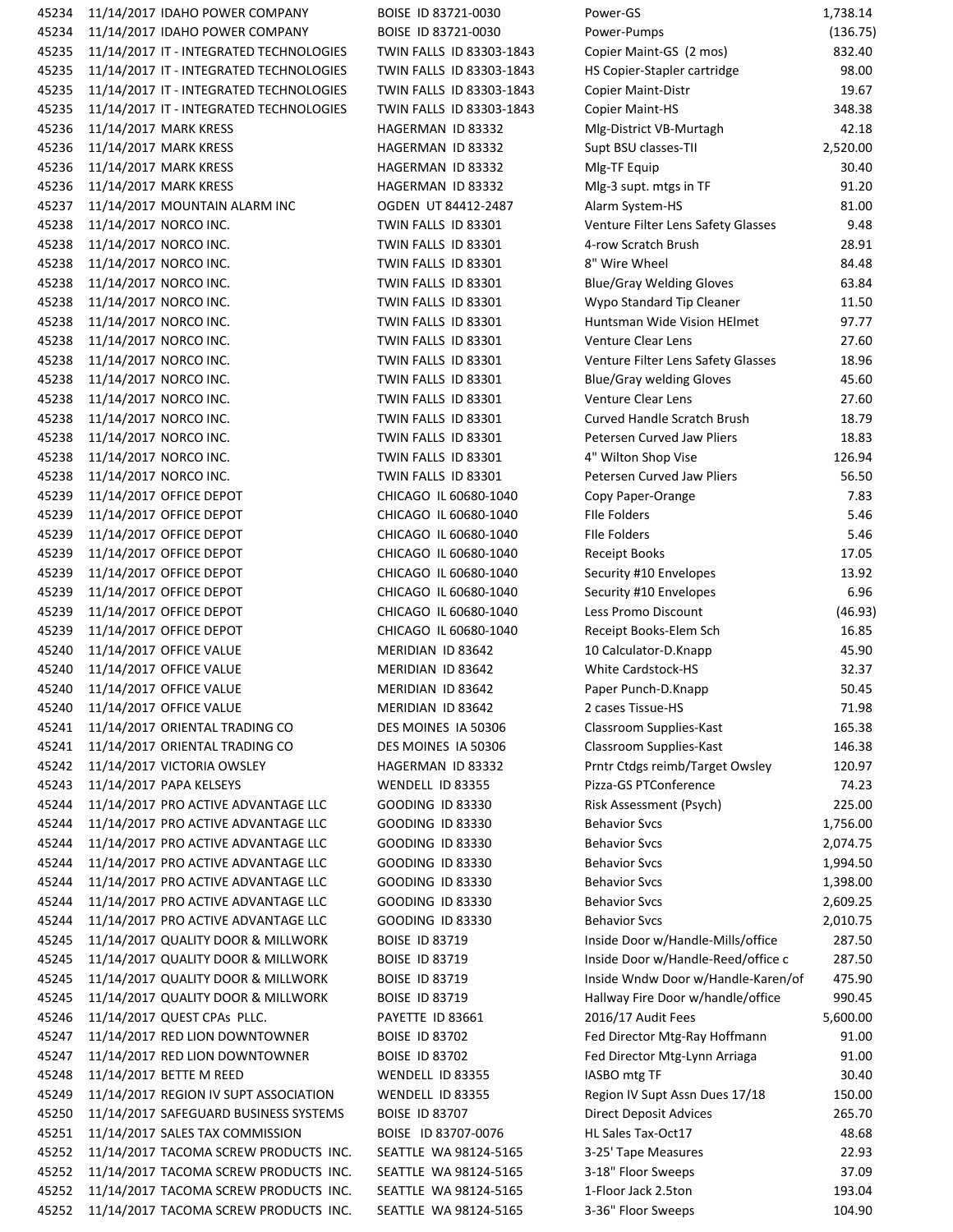45252 11/14/2017 TACOMA SCREW PRODUCTS INC. SEATTLE WA 98124-5165 6 45252 11/14/2017 TACOMA SCREW PRODUCTS INC. SEATTLE WA 98124-5165 1 45252 11/14/2017 TACOMA SCREW PRODUCTS INC. SEATTLE WA 98124-5165 5 45253 11/14/2017 TIMES NEWS CINCINNATI OH 45274-2548 L 45254 11/14/2017 TREASURE VALLEY COFFEE INC BOISE ID 83713 45254 11/14/2017 TREASURE VALLEY COFFEE INC BOISE ID 83713 45255 11/14/2017 US BANKCORP CARD SVCS INC FARGO ND 58125-6343 am 45255 11/14/2017 US BANKCORP CARD SVCS INC FARGO ND 58125-6343 am 45255 11/14/2017 US BANKCORP CARD SVCS INC FARGO ND 58125-6343 among 45255 11/14/2017 US BANKCORP CARD SVCS INC FARGO ND 58125-6343 am 45255 11/14/2017 US BANKCORP CARD SVCS INC FARGO ND 58125-6343 am 45255 11/14/2017 US BANKCORP CARD SVCS INC FARGO ND 58125-6343 am 45255 11/14/2017 US BANKCORP CARD SVCS INC FARGO ND 58125-6343 am 45255 11/14/2017 US BANKCORP CARD SVCS INC FARGO ND 58125-6343 C 45255 11/14/2017 US BANKCORP CARD SVCS INC FARGO ND 58125-6343 amazon: rendering a portable details and 2 45255 11/14/2017 US BANKCORP CARD SVCS INC FARGO ND 58125-6343 among 45255 11/14/2017 US BANKCORP CARD SVCS INC FARGO ND 58125-6343 Harbor 45255 11/14/2017 US BANKCORP CARD SVCS INC FARGO ND 58125-6343 45255 11/14/2017 US BANKCORP CARD SVCS INC FARGO ND 58125-6343 L 45255 11/14/2017 US BANKCORP CARD SVCS INC FARGO ND 58125-6343 amazon 45255 11/14/2017 US BANKCORP CARD SVCS INC FARGO ND 58125-6343 amazo 45255 11/14/2017 US BANKCORP CARD SVCS INC FARGO ND 58125-6343 am 45255 11/14/2017 US BANKCORP CARD SVCS INC FARGO ND 58125-6343 am 45255 11/14/2017 US BANKCORP CARD SVCS INC FARGO ND 58125-6343 am 45255 11/14/2017 US BANKCORP CARD SVCS INC FARGO ND 58125-6343 C 45256 11/14/2017 VALLEY WIDE COOP INC JEROME ID 83338-6138 L 45257 11/14/2017 CONNIE VAN KLEECK OTR/L GOODING ID 83330 C 45258 11/14/2017 VERIZON WIRELESS DALLAS TX 75266-0108 C 45258 11/14/2017 VERIZON WIRELESS DALLAS TX 75266-0108 C 45258 11/14/2017 VERIZON WIRELESS DALLAS TX 75266-0108 C 45258 11/14/2017 VERIZON WIRELESS DALLAS TX 75266-0108 C 45258 11/14/2017 VERIZON WIRELESS DALLAS TX 75266-0108 C 45258 11/14/2017 VERIZON WIRELESS DALLAS TX 75266-0108 C 45258 11/14/2017 VERIZON WIRELESS DALLAS TX 75266-0108 C 45258 11/14/2017 VERIZON WIRELESS DALLAS TX 75266-0108 C 45258 11/14/2017 VERIZON WIRELESS DALLAS TX 75266-0108 C 45258 11/14/2017 VERIZON WIRELESS DALLAS TX 75266-0108 C 45258 11/14/2017 VERIZON WIRELESS DALLAS TX 75266-0108 C 45258 11/14/2017 VERIZON WIRELESS DALLAS TX 75266-0108 C 45258 11/14/2017 VERIZON WIRELESS DALLAS TX 75266-0108 E 45258 11/14/2017 VERIZON WIRELESS DALLAS TX 75266-0108 S 45258 11/14/2017 VERIZON WIRELESS DALLAS TX 75266-0108 45258 11/14/2017 VERIZON WIRELESS DALLAS TX 75266‐0108 Cell Phone Svc‐Jackson 26.60 45258 11/14/2017 VERIZON WIRELESS DALLAS TX 75266-0108 C 45258 11/14/2017 VERIZON WIRELESS DALLAS TX 75266-0108 C 45259 11/14/2017 WALMART COMMUNITY ATLANTA GA 30353-0934 F 45259 11/14/2017 WALMART COMMUNITY ATLANTA GA 30353‐0934 Pink Tshirts (reimb by HS) 100.36 45260 11/14/2017 WAXIE SANITARY SUPPLY LOS ANGELES CA 90060-0227 45261 11/14/2017 WENDELL TRUCK & AUTO WENDELL ID 83355 45262 11/14/2017 WWS-WESTERN WASTE SERVICES JEROME ID 83338 CONTRACTED BOOT CONTROL CHARGES 107.567 45263 11/14/2017 ZIGGY EXPRESS HAGERMAN BLISS ID 83314 FUEL 45263 11/14/2017 ZIGGY EXPRESS HAGERMAN BLISS ID 83314 FUEL 45263 11/14/2017 ZIGGY EXPRESS HAGERMAN BLISS ID 83314 FUEL 45263 11/14/2017 ZIGGY EXPRESS HAGERMAN BLISS ID 83314 GAS 45287 11/20/2017 AMERICAN FIDELITY CO - HSA Am Am Am Am Am A 45287 11/20/2017 AMERICAN FIDELITY CO - HSA Svenski statem and the statement of the statement of the statement 45287 11/20/2017 AMERICAN FIDELITY CO - HSA Svenski statem and the statem of the statem of the statem of the s 45287 11/20/2017 AMERICAN FIDELITY CO - HSA Am Am Am Am Am A 45287 11/20/2017 AMERICAN FIDELITY CO - HSA SVG • 112017 85.067 AMERICAN FIDELITY CO - HSA 45287 11/20/2017 AMERICAN FIDELITY CO - HSA 45287 11/20/2017 AMERICAN FIDELITY CO - HSA 45288 11/20/2017 BLUE CROSS OF IDAHO BOISE ID 83707-0948 BLUE CROSS OF IDAHO 45288 11/20/2017 BLUE CROSS OF IDAHO BOISE ID 83707-0948 BLUE CROSS OF IDAHO

| -Sweep Handles                    | 33.66      |
|-----------------------------------|------------|
| -Abrasive Chop Saw                | 169.00     |
| -Portable Metal Cut-off Wheel     | 31.10      |
| egal-16/17 IFARMS report          | 87.57      |
| Vater for Modulars                | 27.00      |
| Vater for Modulars                | 22.50      |
| mzn:4-Velcro Ties                 | 40.76      |
| mzn: 4-Belkin 12-outlet PwrStrip  | 92.48      |
| mzn: Crescent Tool Set            | 98.44      |
| mzn: Gigabyte Phraphic Card       | 159.99     |
| mzn: Screwdriver Set              | 7.99       |
| mzn: Outad Tool Kit               | 10.89      |
| mzn:14 VB Pink Socks              | 203.86     |
| Costco-Paper Shredder             | 317.99     |
| mzn: rtn 2 Portable Units/eclipse | (25.38)    |
|                                   | (63.98)    |
| mzn: retn 2 portable tents/eclips |            |
| larborFrt-Appl Dolly              | 89.99      |
| eys-Fire King Cabinet             | 35.00      |
| ess Costco Rewards                | (99.14)    |
| mzn-8 Math Algebra Bks            | 419.44     |
| mzn-2 Math Geometry Bks           | 24.34      |
| mzn:Project Lamp-Crissey Lewis    | 68.00      |
| mzn: Library Books                | 22.88      |
| mzn: Library Books                | 12.33      |
| rownAwards: Awards-Battle/Bks     | 70.25      |
| PGas HS 10/12/17-500g             | 795.00     |
| <b>Occupational Therapy</b>       | 550.00     |
| cell Phone-Kress                  | 53.07      |
| ell Phone-Mills:                  | 53.07      |
| cell Phone-Smith                  | 53.07      |
| ell Phone EQ-Knapp                | 29.99      |
| ell Phone Svc-Knapp               | 52.97      |
| ell Phone-Knapp                   | 53.07      |
| ell Phone Svc-Cottam:             | 52.97      |
| cell Phone-Cottam                 | 53.07      |
| ell Phone Svc-Kress               | 52.97      |
|                                   |            |
| ell Phone Svc-Perkins             | 52.97      |
| ell Phone-Perkins ADJ             | (17.19)    |
| ell Phone Svc-Smith               | 52.97      |
| Q-Cell Phone Smith                | 49.99      |
| & L Adjust                        | (1,028.71) |
| oid prev pmt (pd by Adjment)      | 344.32     |
| ell Phone Svc-Jackson             | 26.60      |
| ell Phone Svc-Mills               | 52.97      |
| ell Phone-Jackson                 | 26.57      |
| lowers-VB SrNite                  | 23.49      |
| ink Tshirts (reimb by HS)         | 100.36     |
| VaxieMelt-25 bags                 | 253.50     |
| Odge PU-Oil Wipers Lamp Filtrs    | 34.61      |
| Oct17 Trash Charges               | 107.56     |
| uel-Pickup Steve                  | 12.74      |
| uel-Pickup Steve                  | 49.27      |
| uel-White Bus Knapp               | 74.69      |
| Gas Card-homeless student         | 50.00      |
| m Fidelity - HSA Svg - 112017     | 11.71      |
|                                   |            |
| m Fidelity - HSA Svg - 112017     | 85.05      |
| m Fidelity - HSA Svg - 112017     | 18.73      |
| m Fidelity - HSA Svg - 112017     | 77.61      |
| m Fidelity - HSA Svg - 112017     | 85.05      |
| m Fidelity - HSA Svg - 112017     | 139.66     |
| m Fidelity - HSA Svg - 112017     | 7.44       |
| llue Cross - 112017               | 491.39     |
| Ilue Cross - 112017               | 27.67      |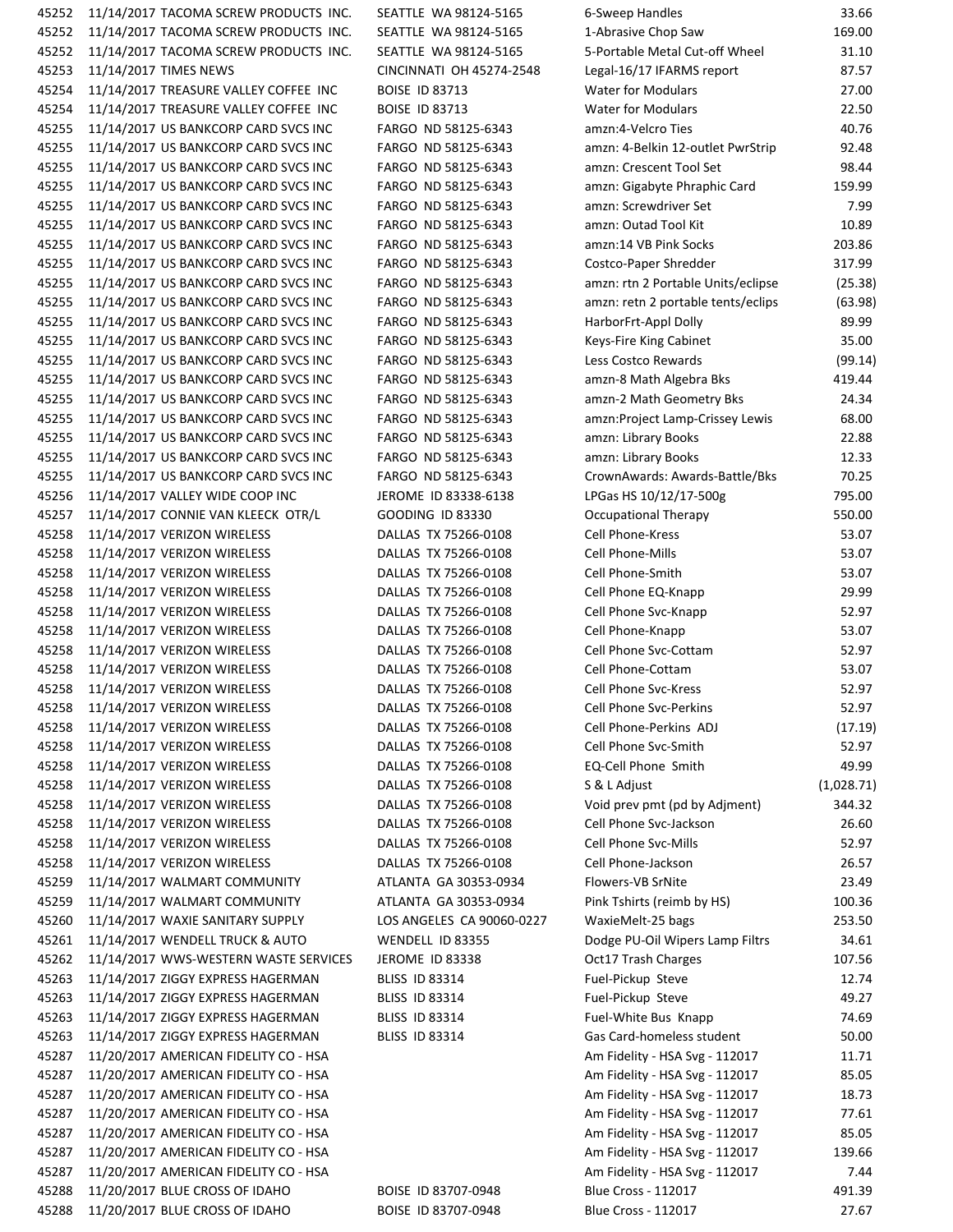| 45288 | 11/20/2017 BLUE CROSS OF IDAHO | BOISE ID 83707-0948 | <b>Blue Cross - 112017</b>  | 129.40   |
|-------|--------------------------------|---------------------|-----------------------------|----------|
| 45288 | 11/20/2017 BLUE CROSS OF IDAHO | BOISE ID 83707-0948 | Blue Cross - HSA - 112017   | 65.09    |
| 45288 | 11/20/2017 BLUE CROSS OF IDAHO | BOISE ID 83707-0948 | <b>Blue Cross - 112017</b>  | 24.94    |
| 45288 | 11/20/2017 BLUE CROSS OF IDAHO | BOISE ID 83707-0948 | Blue Cross - HSA - 112017   | 104.14   |
| 45288 | 11/20/2017 BLUE CROSS OF IDAHO | BOISE ID 83707-0948 | Blue Cross - HSA - 112017   | 1,030.65 |
|       | 11/20/2017 BLUE CROSS OF IDAHO |                     |                             |          |
| 45288 |                                | BOISE ID 83707-0948 | <b>Blue Cross - 112017</b>  | 1,184.82 |
| 45288 | 11/20/2017 BLUE CROSS OF IDAHO | BOISE ID 83707-0948 | <b>Blue Cross - 112017</b>  | 463.89   |
| 45288 | 11/20/2017 BLUE CROSS OF IDAHO | BOISE ID 83707-0948 | Blue Cross - 112017         | 8.01     |
| 45288 | 11/20/2017 BLUE CROSS OF IDAHO | BOISE ID 83707-0948 | <b>Blue Cross - 112017</b>  | 3,327.72 |
| 45288 | 11/20/2017 BLUE CROSS OF IDAHO | BOISE ID 83707-0948 | <b>Blue Cross - 112017</b>  | 1,139.93 |
| 45288 | 11/20/2017 BLUE CROSS OF IDAHO | BOISE ID 83707-0948 | <b>Blue Cross - 112017</b>  | 333.63   |
| 45288 | 11/20/2017 BLUE CROSS OF IDAHO | BOISE ID 83707-0948 | <b>Blue Cross - 112017</b>  | 598.25   |
| 45288 | 11/20/2017 BLUE CROSS OF IDAHO | BOISE ID 83707-0948 | <b>Blue Cross - 112017</b>  | 312.22   |
| 45288 | 11/20/2017 BLUE CROSS OF IDAHO | BOISE ID 83707-0948 | <b>Blue Cross - 112017</b>  | 306.82   |
| 45288 | 11/20/2017 BLUE CROSS OF IDAHO | BOISE ID 83707-0948 | Blue Cross - 112017         | 641.53   |
| 45288 | 11/20/2017 BLUE CROSS OF IDAHO | BOISE ID 83707-0948 | <b>Blue Cross - 112017</b>  | 55.78    |
| 45288 | 11/20/2017 BLUE CROSS OF IDAHO | BOISE ID 83707-0948 | <b>Blue Cross - 112017</b>  | 111.57   |
| 45288 | 11/20/2017 BLUE CROSS OF IDAHO | BOISE ID 83707-0948 | <b>Blue Cross - 112017</b>  | 107.25   |
| 45288 | 11/20/2017 BLUE CROSS OF IDAHO | BOISE ID 83707-0948 | <b>Blue Cross - 112017</b>  | 5,262.45 |
| 45289 | 11/20/2017 HJSD - IRS          |                     | IRS-Fica - 112017           | 4.77     |
| 45289 | 11/20/2017 HJSD - IRS          |                     | IRS-Fica - 112017           | 102.77   |
| 45289 | 11/20/2017 HJSD - IRS          |                     | IRS-Fica - 112017           | 278.72   |
| 45289 | 11/20/2017 HJSD - IRS          |                     | IRS-Fica - 112017           | 738.64   |
| 45289 | 11/20/2017 HJSD - IRS          |                     | IRS-Fica - 112017           | 262.83   |
| 45289 | 11/20/2017 HJSD - IRS          |                     | IRS-Fica - 112017           | 81.98    |
|       |                                |                     |                             |          |
| 45289 | 11/20/2017 HJSD - IRS          |                     | IRS-Fica - 112017           | 44.70    |
| 45289 | 11/20/2017 HJSD - IRS          |                     | IRS-Medicare - 112017       | 14.23    |
| 45289 | 11/20/2017 HJSD - IRS          |                     | IRS-Medicare - 112017       | 17.98    |
| 45289 | 11/20/2017 HJSD - IRS          |                     | IRS-Fica - 112017           | 36.16    |
| 45289 | 11/20/2017 HJSD - IRS          |                     | IRS-Fica - 112017           | 231.15   |
| 45289 | 11/20/2017 HJSD - IRS          |                     | IRS-Fica - 112017           | 415.14   |
| 45289 | 11/20/2017 HJSD - IRS          |                     | IRS-Medicare - 112017       | 24.15    |
| 45289 | 11/20/2017 HJSD - IRS          |                     | IRS-Medicare - 112017       | 64.23    |
| 45289 | 11/20/2017 HJSD - IRS          |                     | FICA - 112017               | 15.50    |
| 45289 | 11/20/2017 HJSD - IRS          |                     | IRS-Fica - 112017           | 302.62   |
| 45289 | 11/20/2017 HJSD - IRS          |                     | IRS-Medicare - 112017       | 168.73   |
| 45289 | 11/20/2017 HJSD - IRS          |                     | IRS-Fica - 112017           | 36.42    |
| 45289 | 11/20/2017 HJSD - IRS          |                     | IRS-Medicare - 112017       | 2.28     |
| 45289 | 11/20/2017 HJSD - IRS          |                     | IRS-Fica - 112017           | 8.44     |
| 45289 | 11/20/2017 HJSD - IRS          |                     | IRS-Fica - 112017           | 461.92   |
| 45289 | 11/20/2017 HJSD - IRS          |                     | IRS-Fica - 112017           | 3,070.04 |
| 45289 | 11/20/2017 HJSD - IRS          |                     | IRS-Fica - 112017           | 305.40   |
| 45289 | 11/20/2017 HJSD - IRS          |                     | IRS-Fica - 112017           | 178.37   |
| 45289 | 11/20/2017 HJSD - IRS          |                     | IRS-Fica - 112017           | 250.60   |
| 45289 | 11/20/2017 HJSD - IRS          |                     | IRS-Fica - 112017           | 21.36    |
| 45289 | 11/20/2017 HJSD - IRS          |                     | IRS-Fica - 112017           | 2,860.57 |
|       |                                |                     |                             |          |
| 45289 | 11/20/2017 HJSD - IRS          |                     | IRS-Fica - 112017           | 58.20    |
| 45290 | 11/20/2017 HJSD - PERSI        |                     | PERSI-Retirement - 112017   | 27.48    |
| 45290 | 11/20/2017 HJSD - PERSI        |                     | PERSI-Retirement - 112017   | 98.15    |
| 45290 | 11/20/2017 HJSD - PERSI        |                     | PERSI-Sick Leave - 112017   | 10.05    |
| 45290 | 11/20/2017 HJSD - PERSI        |                     | PERSI-Retirement - 112017   | 27.48    |
| 45290 | 11/20/2017 HJSD - PERSI        |                     | Persi - Retirement - 112017 | 23.58    |
| 45290 | 11/20/2017 HJSD - PERSI        |                     | Persi - Sick Leave - 112017 | 2.42     |
| 45290 | 11/20/2017 HJSD - PERSI        |                     | PERSI-Retirement - 112017   | 156.59   |
| 45290 | 11/20/2017 HJSD - PERSI        |                     | PERSI-Sick Leave - 112017   | 450.45   |
| 45290 | 11/20/2017 HJSD - PERSI        |                     | PERSI-Sick Leave - 112017   | 6.84     |
| 45290 | 11/20/2017 HJSD - PERSI        |                     | PERSI-Retirement - 112017   | 559.36   |
| 45290 | 11/20/2017 HJSD - PERSI        |                     | PERSI-Sick Leave - 112017   | 57.32    |
| 45290 | 11/20/2017 HJSD - PERSI        |                     | PERSI-Sick Leave - 112017   | 49.37    |
| 45290 | 11/20/2017 HJSD - PERSI        |                     | PERSI-Retirement - 112017   | 748.79   |
| 45290 | 11/20/2017 HJSD - PERSI        |                     | PERSI-Sick Leave - 112017   | 45.50    |
| 45290 | 11/20/2017 HJSD - PERSI        |                     | PERSI-Sick Leave - 112017   | 14.50    |
| 45290 | 11/20/2017 HJSD - PERSI        |                     | PERSI-Sick Leave - 112017   | 480.40   |
|       |                                |                     |                             |          |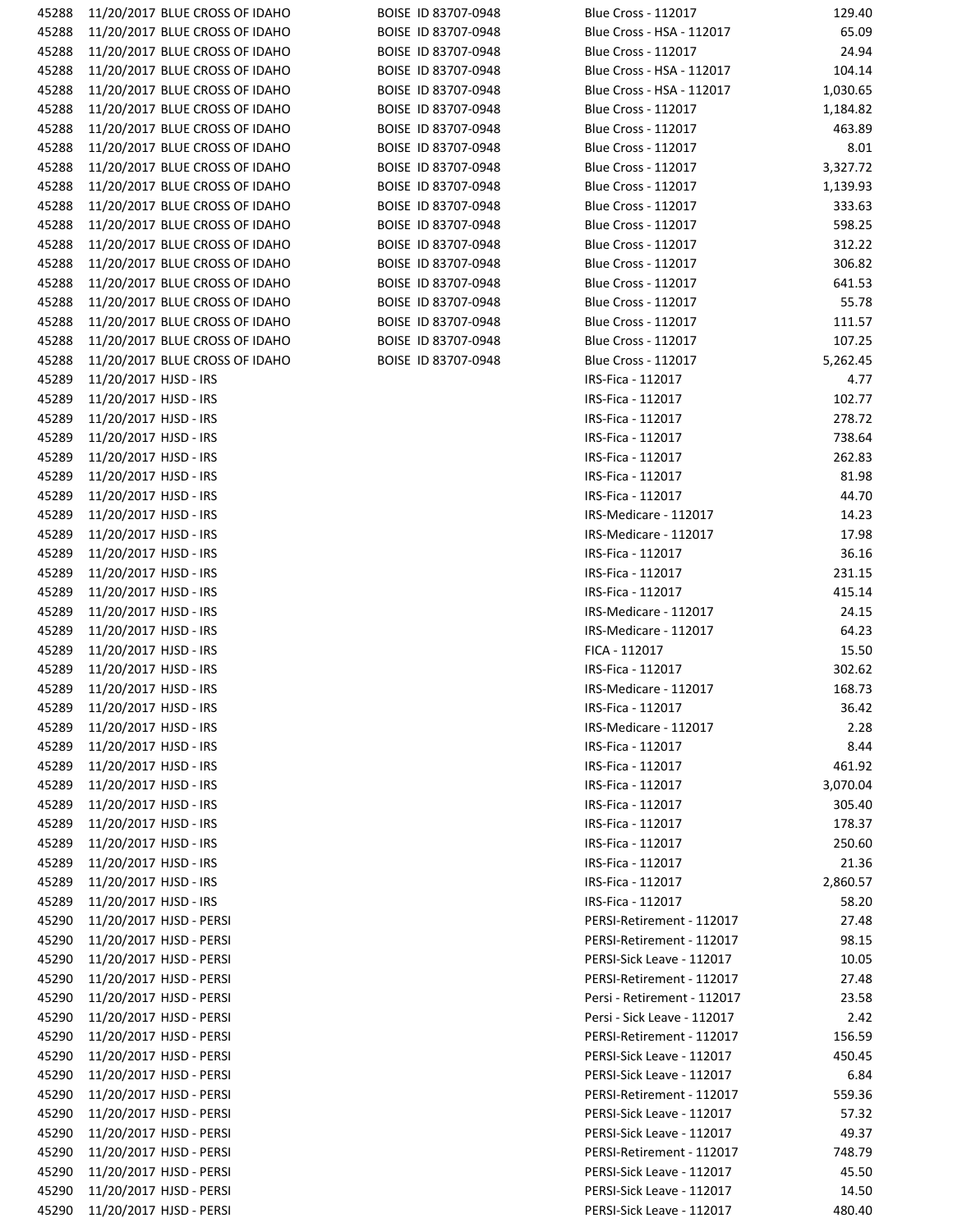| 45290 | 11/20/2017 HJSD - PERSI                |                                                            | PERSI-Sick Leave - 112017 | 2.82     |
|-------|----------------------------------------|------------------------------------------------------------|---------------------------|----------|
| 45290 | 11/20/2017 HJSD - PERSI                |                                                            | PERSI-Retirement - 112017 | 249.68   |
| 45290 | 11/20/2017 HJSD - PERSI                |                                                            | PERSI-Sick Leave - 112017 | 25.58    |
| 45290 | 11/20/2017 HJSD - PERSI                |                                                            | PERSI-Sick Leave - 112017 | 2.82     |
| 45290 | 11/20/2017 HJSD - PERSI                |                                                            | PERSI-Retirement - 112017 | 3.91     |
| 45290 | 11/20/2017 HJSD - PERSI                |                                                            | PERSI-Sick Leave - 112017 | 0.40     |
|       |                                        |                                                            |                           |          |
| 45290 | 11/20/2017 HJSD - PERSI                |                                                            | PERSI-Sick Leave - 112017 | 27.41    |
| 45290 | 11/20/2017 HJSD - PERSI                |                                                            | PERSI-Sick Leave - 112017 | 76.74    |
| 45290 | 11/20/2017 HJSD - PERSI                |                                                            | PERSI-Sick Leave - 112017 | 47.62    |
| 45290 | 11/20/2017 HJSD - PERSI                |                                                            | PERSI-Retirement - 112017 | 14.59    |
| 45290 | 11/20/2017 HJSD - PERSI                |                                                            | PERSI-Sick Leave - 112017 | 1.50     |
| 45290 | 11/20/2017 HJSD - PERSI                |                                                            | PERSI-Sick Leave - 112017 | 38.52    |
| 45290 | 11/20/2017 HJSD - PERSI                |                                                            | PERSI-Sick Leave - 112017 | 8.83     |
| 45290 | 11/20/2017 HJSD - PERSI                |                                                            | PERSI-Retirement - 112017 | 464.68   |
| 45290 | 11/20/2017 HJSD - PERSI                |                                                            | PERSI-Retirement - 112017 | 86.12    |
|       |                                        |                                                            |                           |          |
| 45290 | 11/20/2017 HJSD - PERSI                |                                                            | PERSI-Retirement - 112017 | 7.39     |
| 45290 | 11/20/2017 HJSD - PERSI                |                                                            | PERSI-Retirement - 112017 | 66.75    |
| 45290 | 11/20/2017 HJSD - PERSI                |                                                            | PERSI-Sick Leave - 112017 | 3.27     |
| 45290 | 11/20/2017 HJSD - PERSI                |                                                            | PERSI-Sick Leave - 112017 | 5.58     |
| 45290 | 11/20/2017 HJSD - PERSI                |                                                            | PERSI-Retirement - 112017 | 4,395.48 |
| 45290 | 11/20/2017 HJSD - PERSI                |                                                            | PERSI-Retirement - 112017 | 4,688.00 |
| 45290 | 11/20/2017 HJSD - PERSI                |                                                            | PERSI-Sick Leave - 112017 | 0.76     |
| 45290 | 11/20/2017 HJSD - PERSI                |                                                            | PERSI-Retirement - 112017 | 157.07   |
|       |                                        |                                                            |                           |          |
| 45290 | 11/20/2017 HJSD - PERSI                |                                                            | PERSI-Retirement - 112017 | 481.80   |
| 45290 | 11/20/2017 HJSD - PERSI                |                                                            | PERSI-Retirement - 112017 | 141.50   |
| 45290 | 11/20/2017 HJSD - PERSI                |                                                            | PERSI-Retirement - 112017 | 267.36   |
| 45290 | 11/20/2017 HJSD - PERSI                |                                                            | PERSI-Retirement - 112017 | 375.93   |
| 45290 | 11/20/2017 HJSD - PERSI                |                                                            | PERSI-Retirement - 112017 | 31.93    |
| 45290 | 11/20/2017 HJSD - PERSI                |                                                            | PERSI-Retirement - 112017 | 54.50    |
| 45290 | 11/20/2017 HJSD - PERSI                |                                                            | PERSI-Retirement - 112017 | 364.97   |
| 45290 | 11/20/2017 HJSD - PERSI                |                                                            | PERSI-Retirement - 112017 | 36.99    |
| 45290 | 11/20/2017 HJSD - PERSI                |                                                            | PERSI-Retirement - 112017 | 1,190.86 |
|       |                                        |                                                            |                           |          |
| 45290 | 11/20/2017 HJSD - PERSI                |                                                            | PERSI-Retirement - 112017 | 444.04   |
| 45290 | 11/20/2017 HJSD - PERSI                |                                                            | PERSI-Sick Leave - 112017 | 37.41    |
| 45290 | 11/20/2017 HJSD - PERSI                |                                                            | PERSI-Sick Leave - 112017 | 3.79     |
| 45290 | 11/20/2017 HJSD - PERSI                |                                                            | PERSI-Sick Leave - 112017 | 122.02   |
| 45290 | 11/20/2017 HJSD - PERSI                |                                                            | PERSI-Sick Leave - 112017 | 16.05    |
| 45290 | 11/20/2017 HJSD - PERSI                |                                                            | PERSI-Sick Leave - 112017 | 16.10    |
| 45291 | 11/20/2017 STANDARD INSURANCE CO.      | PORTLAND OR 97228-6367                                     | Standard-Life - 112017    | 10.85    |
| 45291 | 11/20/2017 STANDARD INSURANCE CO.      | PORTLAND OR 97228-6367                                     | Standard-Life - 112017    | 2.20     |
| 45291 | 11/20/2017 STANDARD INSURANCE CO.      | PORTLAND OR 97228-6367                                     | Standard-Life - 112017    | 2.39     |
| 45291 | 11/20/2017 STANDARD INSURANCE CO.      | PORTLAND OR 97228-6367                                     | Standard-Life - 112017    | 0.04     |
|       |                                        |                                                            |                           |          |
| 45291 | 11/20/2017 STANDARD INSURANCE CO.      | PORTLAND OR 97228-6367                                     | Standard-Life - 112017    | 0.56     |
| 45291 | 11/20/2017 STANDARD INSURANCE CO.      | PORTLAND OR 97228-6367                                     | Standard-Life - 112017    | 4.94     |
| 45291 | 11/20/2017 STANDARD INSURANCE CO.      | PORTLAND OR 97228-6367                                     | Standard Life - 112017    | 0.18     |
| 45291 | 11/20/2017 STANDARD INSURANCE CO.      | PORTLAND OR 97228-6367                                     | Standard-Life - 112017    | 1.09     |
| 45291 | 11/20/2017 STANDARD INSURANCE CO.      | PORTLAND OR 97228-6367                                     | Standard-Life - 112017    | 9.39     |
| 45291 | 11/20/2017 STANDARD INSURANCE CO.      | PORTLAND OR 97228-6367                                     | Standard-Life - 112017    | 0.08     |
| 45291 | 11/20/2017 STANDARD INSURANCE CO.      | PORTLAND OR 97228-6367                                     | Standard-Life - 112017    | 4.60     |
| 45291 | 11/20/2017 STANDARD INSURANCE CO.      | PORTLAND OR 97228-6367                                     | Standard-Life - 112017    | 0.40     |
| 45291 | 11/20/2017 STANDARD INSURANCE CO.      | PORTLAND OR 97228-6367                                     | Standard-Life - 112017    | 0.80     |
|       |                                        |                                                            |                           |          |
| 45291 | 11/20/2017 STANDARD INSURANCE CO.      | PORTLAND OR 97228-6367                                     | Standard-Life - 112017    | 8.07     |
| 45291 | 11/20/2017 STANDARD INSURANCE CO.      | PORTLAND OR 97228-6367                                     | Standard-Life - 112017    | 0.77     |
| 45291 | 11/20/2017 STANDARD INSURANCE CO.      | PORTLAND OR 97228-6367                                     | Standard-Life - 112017    | 3.33     |
| 45291 | 11/20/2017 STANDARD INSURANCE CO.      | PORTLAND OR 97228-6367                                     | Standard-Life - 112017    | 39.75    |
| 45291 | 11/20/2017 STANDARD INSURANCE CO.      | PORTLAND OR 97228-6367                                     | Standard-Life - 112017    | 42.73    |
| 45291 | 11/20/2017 STANDARD INSURANCE CO.      | PORTLAND OR 97228-6367                                     | Standard-Life - 112017    | 3.52     |
| 45291 | 11/20/2017 STANDARD INSURANCE CO.      | PORTLAND OR 97228-6367                                     | Standard-Life - 112017    | 2.00     |
| 45291 | 11/20/2017 STANDARD INSURANCE CO.      | PORTLAND OR 97228-6367                                     | Standard-Life - 112017    | 0.20     |
| 45291 | 11/20/2017 STANDARD INSURANCE CO.      | PORTLAND OR 97228-6367                                     | Standard-Life - 112017    | 8.17     |
| 45291 | 11/20/2017 STANDARD INSURANCE CO.      | PORTLAND OR 97228-6367                                     | Standard-Life - 112017    | 0.88     |
|       |                                        |                                                            |                           |          |
| 45291 | 11/20/2017 STANDARD INSURANCE CO.      | PORTLAND OR 97228-6367                                     | Standard-Life - 112017    | 1.06     |
| 45292 | 11/17/2017 AMERICAN EIDELITY ASSURANCE | OKLAHOMA CITY OK 73126-8805 Am Eidelity-Disability (after) |                           | 506.50   |

|           | PORTLAND OR 97228-6367    |
|-----------|---------------------------|
|           | PORTLAND OR 97228-6367    |
| PORTI AND | OR 97228-6367             |
| PORTI AND | OR 97228-6367             |
| PORTLAND  | OR 97228-6367             |
| PORTI AND | OR 97228-6367             |
|           | PORTLAND OR 97228-6367    |
| PORTI AND | OR 97228-6367             |
| PORTLAND  | OR 97228-6367             |
| PORTI AND | OR 97228-6367             |
| PORTI AND | OR 97228-6367             |
| PORTI AND | OR 97228-6367             |
| PORTI AND | OR 97228-6367             |
| PORTI AND | OR 97228-6367             |
| PORTI AND | OR 97228-6367             |
| PORTI AND | OR 97228-6367             |
| PORTI AND | OR 97228-6367             |
| PORTI AND | OR 97228-6367             |
| PORTLAND  | OR 97228-6367             |
| PORTI AND | OR 97228-6367             |
| PORTI AND | OR 97228-6367             |
| PORTI AND | OR 97228-6367             |
|           | PORTLAND OR 97228-6367    |
|           | PORTLAND OR 97228-6367    |
|           | OKLAHOMA CITY OK 73126-88 |

| 45290 | 11/20/2017 HJSD - PERSI                |                             | PERSI-Sick Leave - 112017      | 2.82     |
|-------|----------------------------------------|-----------------------------|--------------------------------|----------|
| 45290 | 11/20/2017 HJSD - PERSI                |                             | PERSI-Retirement - 112017      | 249.68   |
| 45290 | 11/20/2017 HJSD - PERSI                |                             | PERSI-Sick Leave - 112017      | 25.58    |
| 45290 | 11/20/2017 HJSD - PERSI                |                             | PERSI-Sick Leave - 112017      | 2.82     |
| 45290 | 11/20/2017 HJSD - PERSI                |                             | PERSI-Retirement - 112017      | 3.91     |
| 45290 | 11/20/2017 HJSD - PERSI                |                             | PERSI-Sick Leave - 112017      | 0.40     |
| 45290 | 11/20/2017 HJSD - PERSI                |                             | PERSI-Sick Leave - 112017      | 27.41    |
| 45290 | 11/20/2017 HJSD - PERSI                |                             | PERSI-Sick Leave - 112017      | 76.74    |
| 45290 | 11/20/2017 HJSD - PERSI                |                             | PERSI-Sick Leave - 112017      | 47.62    |
| 45290 | 11/20/2017 HJSD - PERSI                |                             | PERSI-Retirement - 112017      | 14.59    |
| 45290 | 11/20/2017 HJSD - PERSI                |                             | PERSI-Sick Leave - 112017      | 1.50     |
| 45290 | 11/20/2017 HJSD - PERSI                |                             | PERSI-Sick Leave - 112017      | 38.52    |
| 45290 | 11/20/2017 HJSD - PERSI                |                             | PERSI-Sick Leave - 112017      | 8.83     |
| 45290 |                                        |                             | PERSI-Retirement - 112017      |          |
|       | 11/20/2017 HJSD - PERSI                |                             |                                | 464.68   |
| 45290 | 11/20/2017 HJSD - PERSI                |                             | PERSI-Retirement - 112017      | 86.12    |
| 45290 | 11/20/2017 HJSD - PERSI                |                             | PERSI-Retirement - 112017      | 7.39     |
| 45290 | 11/20/2017 HJSD - PERSI                |                             | PERSI-Retirement - 112017      | 66.75    |
| 45290 | 11/20/2017 HJSD - PERSI                |                             | PERSI-Sick Leave - 112017      | 3.27     |
| 45290 | 11/20/2017 HJSD - PERSI                |                             | PERSI-Sick Leave - 112017      | 5.58     |
| 45290 | 11/20/2017 HJSD - PERSI                |                             | PERSI-Retirement - 112017      | 4,395.48 |
| 45290 | 11/20/2017 HJSD - PERSI                |                             | PERSI-Retirement - 112017      | 4,688.00 |
| 45290 | 11/20/2017 HJSD - PERSI                |                             | PERSI-Sick Leave - 112017      | 0.76     |
| 45290 | 11/20/2017 HJSD - PERSI                |                             | PERSI-Retirement - 112017      | 157.07   |
| 45290 | 11/20/2017 HJSD - PERSI                |                             | PERSI-Retirement - 112017      | 481.80   |
| 45290 | 11/20/2017 HJSD - PERSI                |                             | PERSI-Retirement - 112017      | 141.50   |
| 45290 | 11/20/2017 HJSD - PERSI                |                             | PERSI-Retirement - 112017      | 267.36   |
| 45290 | 11/20/2017 HJSD - PERSI                |                             | PERSI-Retirement - 112017      | 375.93   |
| 45290 | 11/20/2017 HJSD - PERSI                |                             | PERSI-Retirement - 112017      | 31.93    |
| 45290 | 11/20/2017 HJSD - PERSI                |                             | PERSI-Retirement - 112017      | 54.50    |
| 45290 | 11/20/2017 HJSD - PERSI                |                             | PERSI-Retirement - 112017      | 364.97   |
| 45290 | 11/20/2017 HJSD - PERSI                |                             | PERSI-Retirement - 112017      | 36.99    |
| 45290 | 11/20/2017 HJSD - PERSI                |                             | PERSI-Retirement - 112017      | 1,190.86 |
| 45290 | 11/20/2017 HJSD - PERSI                |                             | PERSI-Retirement - 112017      | 444.04   |
| 45290 | 11/20/2017 HJSD - PERSI                |                             | PERSI-Sick Leave - 112017      | 37.41    |
| 45290 | 11/20/2017 HJSD - PERSI                |                             | PERSI-Sick Leave - 112017      | 3.79     |
| 45290 | 11/20/2017 HJSD - PERSI                |                             | PERSI-Sick Leave - 112017      | 122.02   |
|       | 45290 11/20/2017 HJSD - PERSI          |                             | PERSI-Sick Leave - 112017      | 16.05    |
| 45290 | 11/20/2017 HJSD - PERSI                |                             | PERSI-Sick Leave - 112017      | 16.10    |
| 45291 | 11/20/2017 STANDARD INSURANCE CO.      | PORTLAND OR 97228-6367      | Standard-Life - 112017         | 10.85    |
| 45291 | 11/20/2017 STANDARD INSURANCE CO.      | PORTLAND OR 97228-6367      | Standard-Life - 112017         | 2.20     |
| 45291 | 11/20/2017 STANDARD INSURANCE CO.      | PORTLAND OR 97228-6367      | Standard-Life - 112017         | 2.39     |
| 45291 | 11/20/2017 STANDARD INSURANCE CO.      | PORTLAND OR 97228-6367      | Standard-Life - 112017         | 0.04     |
| 45291 | 11/20/2017 STANDARD INSURANCE CO.      | PORTLAND OR 97228-6367      | Standard-Life - 112017         | 0.56     |
| 45291 | 11/20/2017 STANDARD INSURANCE CO.      | PORTLAND OR 97228-6367      | Standard-Life - 112017         | 4.94     |
| 45291 | 11/20/2017 STANDARD INSURANCE CO.      | PORTLAND OR 97228-6367      | Standard Life - 112017         | 0.18     |
| 45291 | 11/20/2017 STANDARD INSURANCE CO.      | PORTLAND OR 97228-6367      | Standard-Life - 112017         | 1.09     |
| 45291 | 11/20/2017 STANDARD INSURANCE CO.      | PORTLAND OR 97228-6367      | Standard-Life - 112017         | 9.39     |
| 45291 | 11/20/2017 STANDARD INSURANCE CO.      | PORTLAND OR 97228-6367      | Standard-Life - 112017         | 0.08     |
|       |                                        |                             |                                |          |
| 45291 | 11/20/2017 STANDARD INSURANCE CO.      | PORTLAND OR 97228-6367      | Standard-Life - 112017         | 4.60     |
| 45291 | 11/20/2017 STANDARD INSURANCE CO.      | PORTLAND OR 97228-6367      | Standard-Life - 112017         | 0.40     |
| 45291 | 11/20/2017 STANDARD INSURANCE CO.      | PORTLAND OR 97228-6367      | Standard-Life - 112017         | 0.80     |
| 45291 | 11/20/2017 STANDARD INSURANCE CO.      | PORTLAND OR 97228-6367      | Standard-Life - 112017         | 8.07     |
| 45291 | 11/20/2017 STANDARD INSURANCE CO.      | PORTLAND OR 97228-6367      | Standard-Life - 112017         | 0.77     |
| 45291 | 11/20/2017 STANDARD INSURANCE CO.      | PORTLAND OR 97228-6367      | Standard-Life - 112017         | 3.33     |
| 45291 | 11/20/2017 STANDARD INSURANCE CO.      | PORTLAND OR 97228-6367      | Standard-Life - 112017         | 39.75    |
| 45291 | 11/20/2017 STANDARD INSURANCE CO.      | PORTLAND OR 97228-6367      | Standard-Life - 112017         | 42.73    |
| 45291 | 11/20/2017 STANDARD INSURANCE CO.      | PORTLAND OR 97228-6367      | Standard-Life - 112017         | 3.52     |
| 45291 | 11/20/2017 STANDARD INSURANCE CO.      | PORTLAND OR 97228-6367      | Standard-Life - 112017         | 2.00     |
| 45291 | 11/20/2017 STANDARD INSURANCE CO.      | PORTLAND OR 97228-6367      | Standard-Life - 112017         | 0.20     |
| 45291 | 11/20/2017 STANDARD INSURANCE CO.      | PORTLAND OR 97228-6367      | Standard-Life - 112017         | 8.17     |
| 45291 | 11/20/2017 STANDARD INSURANCE CO.      | PORTLAND OR 97228-6367      | Standard-Life - 112017         | 0.88     |
| 45291 | 11/20/2017 STANDARD INSURANCE CO.      | PORTLAND OR 97228-6367      | Standard-Life - 112017         | 1.06     |
| 45292 | 11/17/2017 AMERICAN FIDELITY ASSURANCE | OKLAHOMA CITY OK 73126-8805 | Am Fidelity-Disability (after) | 506.50   |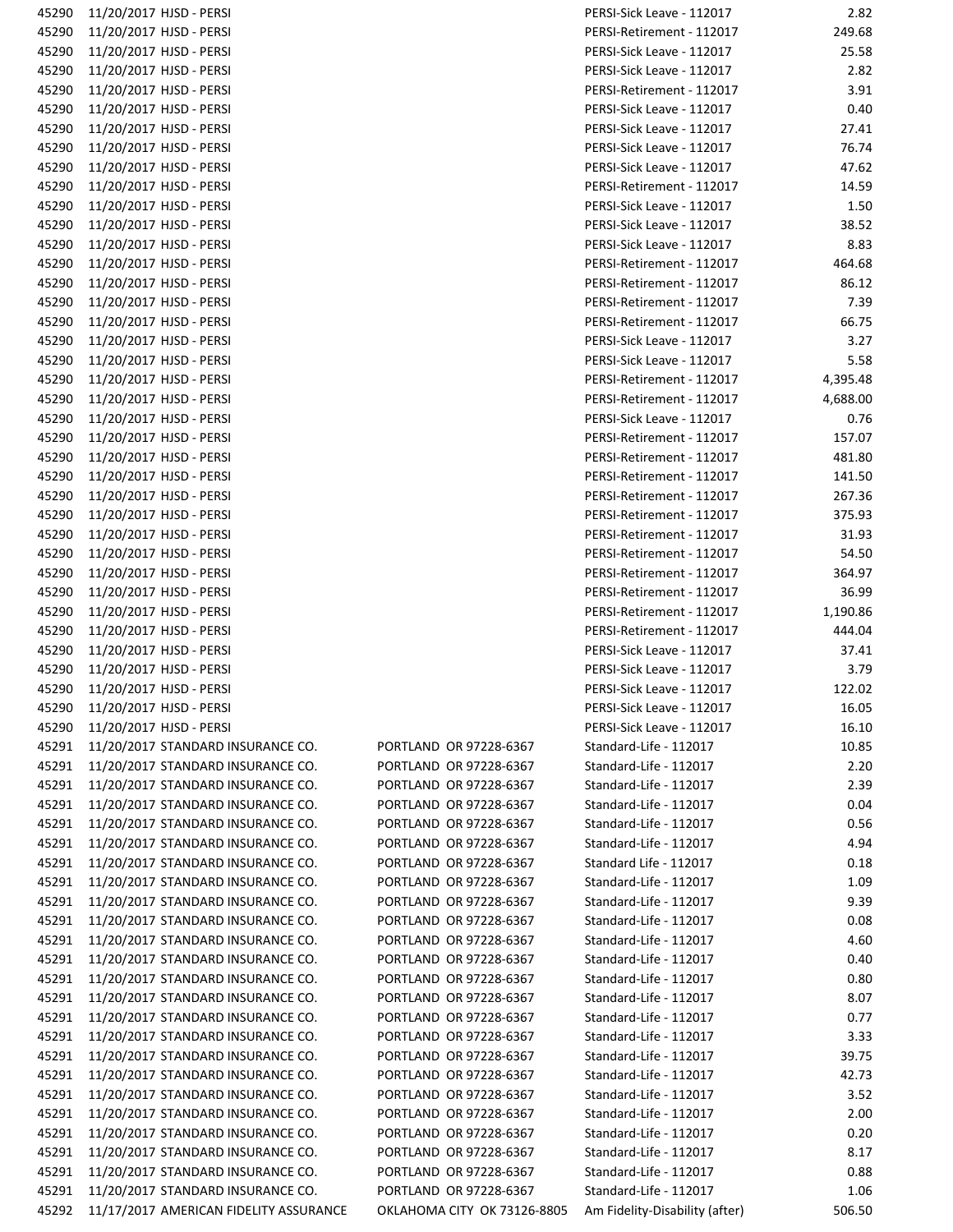| 45292 | 11/17/2017 AMERICAN FIDELITY ASSURANCE  | OKLAHOMA CITY OK 73126-8805 | Am Fidelity-Critcl Care (after)    | 79.06  |  |
|-------|-----------------------------------------|-----------------------------|------------------------------------|--------|--|
| 45292 | 11/17/2017 AMERICAN FIDELITY ASSURANCE  | OKLAHOMA CITY OK 73126-8805 | Am Fidelity-Life                   | 311.35 |  |
| 45292 | 11/17/2017 AMERICAN FIDELITY ASSURANCE  | OKLAHOMA CITY OK 73126-8805 | Am Fidelity-Cancer                 | 415.82 |  |
| 45292 | 11/17/2017 AMERICAN FIDELITY ASSURANCE  | OKLAHOMA CITY OK 73126-8805 | Am Fidelity-Accident               | 361.90 |  |
| 45292 | 11/17/2017 AMERICAN FIDELITY ASSURANCE  | OKLAHOMA CITY OK 73126-8805 | Am Fidelity-Cancer (after)         | 45.90  |  |
| 45293 | 11/20/2017 HAGERMAN JNT SCH DISTRIC 233 | HAGERMAN ID 83332           | BX Repmt-J.Solosabal               | 28.48  |  |
| 45293 | 11/20/2017 HAGERMAN JNT SCH DISTRIC 233 | HAGERMAN ID 83332           | BX Repmt-L.Coates                  | 118.81 |  |
| 45294 | 11/20/2017 BLUE CROSS OF IDAHO          | BOISE ID 83707-0948         | BX Adj-Luanne Coates/spouse cvg    | 950.50 |  |
| 45294 | 11/20/2017 BLUE CROSS OF IDAHO          | BOISE ID 83707-0948         | BX Adj-Jolinda Solasabal/fam denta | 142.40 |  |
| 45295 | 11/20/2017 BLUE CROSS OF IDAHO          | BOISE ID 83707-0948         | BX-Erin Clark chng HSA to PPO      | 170.10 |  |
| 45296 | 11/20/2017 SDE-STATE DEPT OF EDUCATION  | BOISE ID 83750-0027         | <b>Fingerprints-Hailey Crystal</b> | 32.00  |  |
|       |                                         |                             |                                    |        |  |

| Check#                 | Date | Name                                                     | GrossPay | City                                 | State    | Zip   |
|------------------------|------|----------------------------------------------------------|----------|--------------------------------------|----------|-------|
| drct-dpst              |      | 11/20/2017 ARRIAGA LYNN                                  |          | 3,506.49 HAGERMAN                    | ID       | 83332 |
| drct-dpst              |      | 11/20/2017 BELKNAP CHRISTINA L                           |          | 711.58 HAGERMAN                      | ID       | 83332 |
| drct-dpst              |      | 11/20/2017 BOLDUC CHRISTINA J                            |          | 2,676.90 HAGERMAN                    | ID       | 83332 |
| drct-dpst              |      | 11/20/2017 CABRAL JONI M                                 |          | 476.00 HAGERMAN                      | ID       | 83332 |
| drct-dpst              |      | 11/20/2017 CHAPMAN TERESA L                              |          | 3,058.33 HAGERMAN                    | ID       | 83332 |
| drct-dpst              |      | 11/20/2017 CHIZUM CARRIE A                               |          | 4,016.66 HAGERMAN                    | ID       | 83332 |
| drct-dpst              |      | 11/20/2017 COATES LUANNE                                 |          | 1,477.50 HAGERMAN                    | ID       | 83332 |
| drct-dpst              |      | 11/20/2017 CORBRIDGE ARLYNDA R                           |          | 736.12 HAGERMAN                      | ID       | 83332 |
| drct-dpst              |      | 11/20/2017 COTTAM MATTHEW S                              |          | 6,299.08 HAGERMAN                    | ID       | 83332 |
| drct-dpst              |      | 11/20/2017 DAARUD SHERMA K                               |          | 4,799.68 HAGERMAN                    | ID       | 83332 |
| drct-dpst              |      | 11/20/2017 DAVIS ELAINE                                  |          | 1,521.54 HAGERMAN                    | ID       | 83332 |
| drct-dpst              |      | 11/20/2017 DOUVILLE ERIN E                               |          | 2,883.33 HAGERMAN                    | ID       | 83332 |
| drct-dpst              |      | 11/20/2017 EASTERDAY TROY W                              |          | 4,338.91 HAGERMAN                    | ID       | 83332 |
| drct-dpst              |      | 11/20/2017 FUNKHOUSER LONNIE                             |          | 3,715.91 HAGERMAN                    | ID       | 83332 |
| drct-dpst              |      | 11/20/2017 GIBSON JENNIE L                               |          | 4,241.83 HAGERMAN                    | ID       | 83332 |
| drct-dpst              |      | 11/20/2017 GOODRO CAREY L                                |          | 566.00 HAGERMAN                      | ID       | 83332 |
| drct-dpst              |      | 11/20/2017 GREEN CHIARA A                                |          | 1,120.00 HAGERMAN                    | ID       | 83332 |
| drct-dpst              |      | 11/20/2017 HOFFMANN KAREN B                              |          | 1,315.54 HAGERMAN                    | ID       | 83332 |
| drct-dpst              |      | 11/20/2017 HOFFMANN RAYMOND L                            |          | 4,660.07 HAGERMAN                    | ID       | 83332 |
| drct-dpst              |      | 11/20/2017 HOOP JENNY M                                  |          | 820.46 HAGERMAN                      | ID       | 83332 |
| drct-dpst              |      | 11/20/2017 HOSKOVEC SHEENA L                             |          | 971.29 HAGERMAN                      | ID       | 83332 |
| drct-dpst              |      | 11/20/2017 JACKSON CRAIG L                               |          | 1,994.03 HAGERMAN                    | ID       | 83332 |
| drct-dpst              |      | 11/20/2017 JAYO NICOLAS D                                |          | 2,883.33 HAGERMAN                    | ID       | 83332 |
| drct-dpst              |      | 11/20/2017 KAST MELISSA A                                |          | 3,349.91 HAGERMAN                    | ID       | 83332 |
| drct-dpst              |      | 11/20/2017 KNAPP DANIEL L                                |          | 4,481.07 HAGERMAN                    | ID       | 83332 |
| drct-dpst              |      | 11/20/2017 KNIGHT KATIE L                                |          | 2,400.00 HAGERMAN                    | ID       | 83332 |
| drct-dpst              |      | 11/20/2017 KRESS MARK S                                  |          | 7,116.64 HAGERMAN                    | ID       | 83332 |
| drct-dpst              |      | 11/20/2017 LEE REBECCA L                                 |          | 4,241.83 HAGERMAN                    | ID       | 83332 |
| drct-dpst              |      | 11/20/2017 LEIJA HERMELINDA                              |          | 4,613.43 HAGERMAN                    | ID       | 83332 |
| drct-dpst              |      | 11/20/2017 LeMOYNE KAROL A                               |          | 75.00 HAGERMAN                       | ID       | 83332 |
| drct-dpst              |      | 11/20/2017 LEWIS CRYSTAL R                               |          | 3,034.25 HAGERMAN                    | ID       | 83332 |
| drct-dpst              |      | 11/20/2017 LYONS LAURA E                                 |          | 75.00 HAGERMAN                       | ID       | 83332 |
|                        |      |                                                          |          |                                      |          | 83332 |
| drct-dpst              |      | 11/20/2017 McCARTHY STORMIVL                             |          | 4,166.83 HAGERMAN                    | ID       | 83332 |
| drct-dpst<br>drct-dpst |      | 11/20/2017 MILLS TYLER J<br>11/20/2017 MOORE E. THERESA  |          | 5,429.15 HAGERMAN<br>195.00 HAGERMAN | ID<br>ID | 83332 |
| drct-dpst              |      | 11/20/2017 OLSEN GORDON C                                |          | 4,166.83 HAGERMAN                    | ID       | 83332 |
|                        |      |                                                          |          |                                      |          |       |
| drct-dpst              |      | 11/20/2017 OWSLEY VICTORIA C<br>11/20/2017 PLANK ROBIN J |          | 4,609.83 HAGERMAN                    | ID       | 83332 |
| drct-dpst              |      |                                                          |          | 1,151.32 HAGERMAN                    | ID       | 83332 |
| drct-dpst              |      | 11/20/2017 PRIEBE LESLIE                                 |          | 4,963.93 HAGERMAN                    | ID       | 83332 |
| drct-dpst              |      | 11/20/2017 RAVENSCROFT BARBARA J                         |          | 32.50 HAGERMAN                       | ID       | 83332 |
| drct-dpst              |      | 11/20/2017 REED BETTE M                                  |          | 4,713.18 HAGERMAN                    | ID       | 83332 |
| drct-dpst              |      | 11/20/2017 REGNIER SHELLY L                              |          | 3,385.83 HAGERMAN                    | ID       | 83332 |
| drct-dpst              |      | 11/20/2017 RICE CHARLES E                                |          | 1,631.76 HAGERMAN                    | ID       | 83332 |
| drct-dpst              |      | 11/20/2017 SCOTT TAMMY L                                 |          | 2,958.33 HAGERMAN                    | ID       | 83332 |
| drct-dpst              |      | 11/20/2017 SILVER-LEWIS LORA L                           |          | 4,799.68 HAGERMAN                    | ID       | 83332 |
| drct-dpst              |      | 11/20/2017 SMITH LINDA M                                 |          | 65.00 HAGERMAN                       | ID       | 83332 |
| drct-dpst              |      | 11/20/2017 SMITH STEPHEN L                               |          | 2,820.52 HAGERMAN                    | ID       | 83332 |
| drct-dpst              |      | 11/20/2017 SOLOSABAL JOLINDA S                           |          | 4,316.82 HAGERMAN                    | ID       | 83332 |
| drct-dpst              |      | 11/20/2017 TAYLOR SHARLENE K                             |          | 650.00 HAGERMAN                      | ID       | 83332 |
| drct-dpst              |      | 11/20/2017 YORE JAMIE L                                  |          | 820.46 HAGERMAN                      | ID       | 83332 |